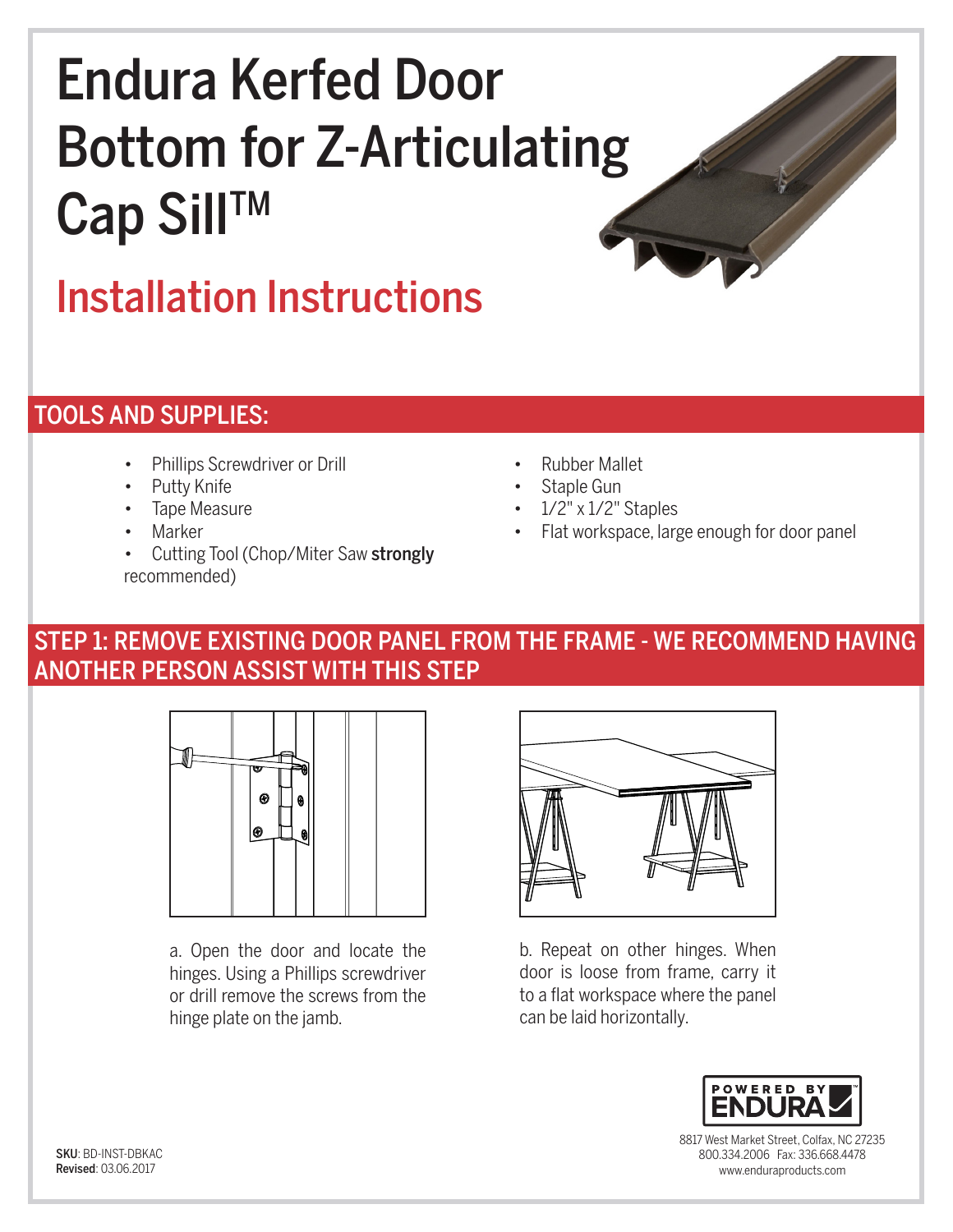#### STEP 2: REMOVE THE OLD DOOR BOTTOM FROM THE PANEL



a. Remove the old door bottom from the door panel. Use a flathead screwdriver to pry the end of the door bottom off the panel.



b. Remove any old residue or staples from the door panel's bottom face, using a putty knife or similar tool.

#### STEP 3: PREPARE THE NEW DOOR BOTTOM



a. Measure the width of the door panel  $(X)$ . b. Measure and mark the same width



(X) on the door bottom, measuring from one end. Cut the door bottom at this line.

### STEP 4: IF NECESSARY, RENOTCH THE KERF LEGS



a. Measuring from the cut end of the door bottom, determine if the notch is greater or less than 1-1/4". If the notch is greater than 1-1/4", move to step 5.



b. If the notch is less than 1-1/4", renotch the kerf legs. Measure 1-1/4" from the end of the door bottom and make a cut into the kerf legs.



c. Cut the kerf legs, where they meet the door bottom until they are removed. Be sure to cut the kerf legs as close to the door bottom as possible to ensure a flat surface.